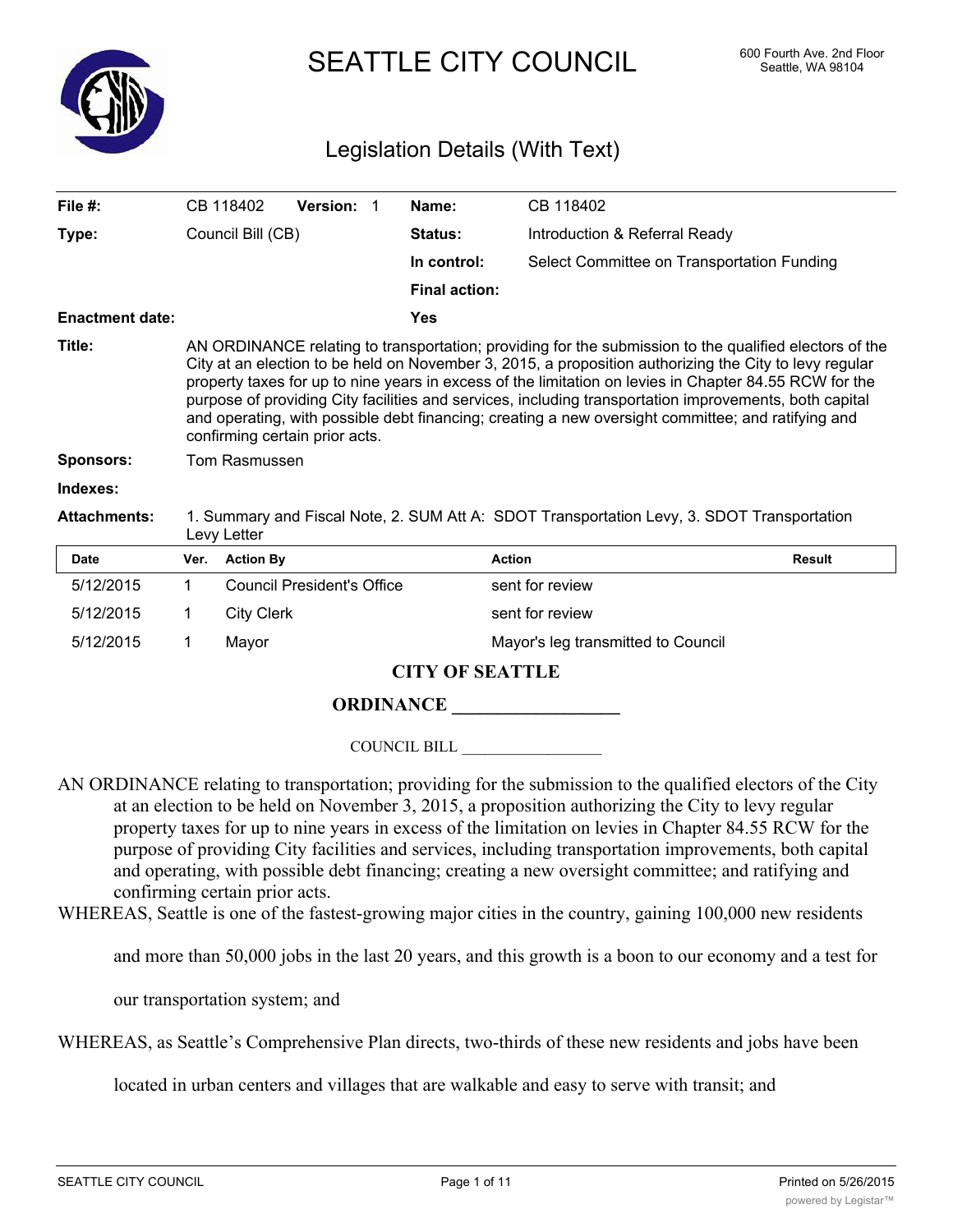- WHEREAS, Seattle is currently updating its Comprehensive Plan for 2035 and the public feedback received to date supports continuing to concentrate Seattle's growth in walkable, mixed-use, transit-rich urban villages; and
- WHEREAS, public surveys and feedback continue to rank transportation as the highest priority issue area in Seattle; and
- WHEREAS, Seattle is a built-out city where it is difficult to widen existing streets or build new streets, and the existing network of streets needs to be able to carry as much of the increasing numbers of people and goods as efficiently as possible; and
- WHEREAS, Seattle's transportation system must help fight climate change, promote vibrant communities and improve public health; and
- WHEREAS, the 2006 Bridging the Gap transportation levy contributed approximately \$365,000,000 to transportation investment, with a focus on maintenance; and
- WHEREAS, Bridging the Gap has funded significant transportation system maintenance and upgrades, and is on target to meet or exceed nearly all of the commitments made as part of the voter-approved measure, including the paving of 225 lane-miles of streets, rehabilitation or seismic retrofit of 12 bridges, replacement of 90,000 street signs, enhancement of three transit corridors, construction of 120 blocks of new sidewalk, restriping of 5,000 crosswalks, implementation of 48 Safe Routes to School projects and 30 Neighborhood Street Fund projects and development of a robust asset management program that has identified and catalogued the condition of transportation assets and their maintenance needs; and
- WHEREAS, Bridging the Gap expires at the end of 2015 and the funding it provides needs to be replaced to continue critical maintenance and improvement of Seattle's transportation system; and
- WHEREAS, these critical maintenance and improvement needs include safety improvements that will keep bridges safe in an earthquake and help Seattle reach its goal of zero serious or fatal crashes on Seattle streets; and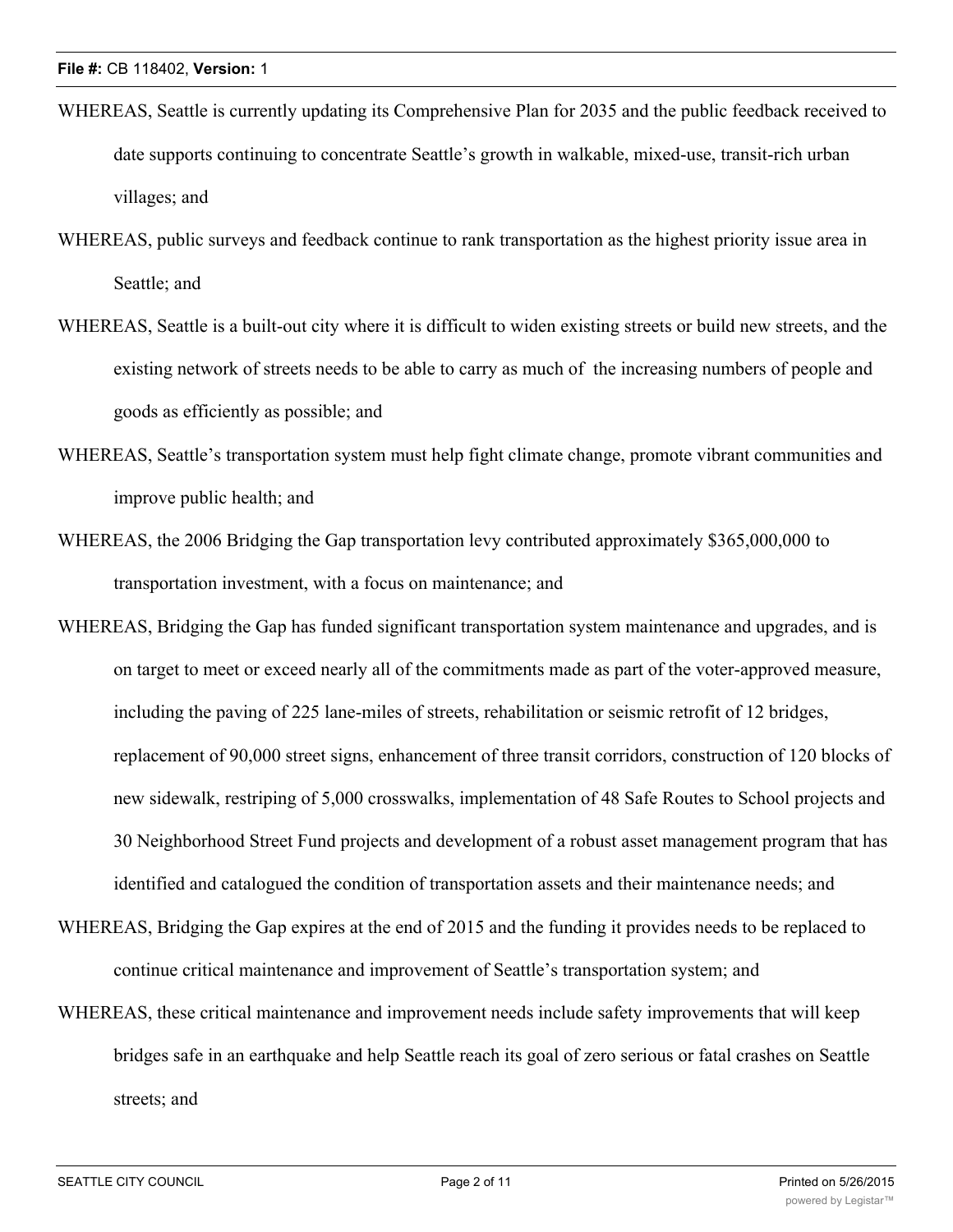- WHEREAS, Seattle families' transportation-related spending is second only to their spending on housing, and a well-functioning transportation system that provides many alternatives to the expense of car ownership can make living and working in Seattle more affordable; and
- WHEREAS, careful maintenance of transportation infrastructure today can lessen the expense of increased maintenance tomorrow; and
- WHEREAS, Seattle has three adopted modal master plans including the Bicycle Master Plan adopted in 2014, the Transit Master Plan adopted in 2012, and the Pedestrian Master Plan adopted in 2009, as well as a Freight Master Plan currently in development; and
- WHEREAS, The 10-year Move Seattle Strategy was created in 2015 to integrate and prioritize the implementation of the modal master plans through a comprehensive approach to the transportation system organized around five core values: a safe, affordable, interconnected, vibrant, and innovative city for all; and
- WHEREAS, efficient and reliable movement of freight and goods is a hallmark of a vibrant city and the Freight Master Plan currently in development will recommend increased investment in freight and goods movement; and

WHEREAS, existing revenue available for transportation maintenance and improvements is insufficient; and

WHEREAS, in 2001 voters statewide approved Initiative 747 and in 2007 the Washington State Legislature reinstated the initiative, which capped the growth in property tax without special approval of the voters at 1 percent, below the rate of inflation; and

WHEREAS, State-shared gas tax revenues for Seattle do not keep up with inflation; and

WHEREAS, while the City is evaluating and developing a proposal for transportation impact fees in the City of Seattle, impact fees are neither sufficient nor appropriate to fund all transportation maintenance and system operation needs; and

WHEREAS, in 2014 Seattle voters approved Seattle Transportation Benefit District Proposition One, which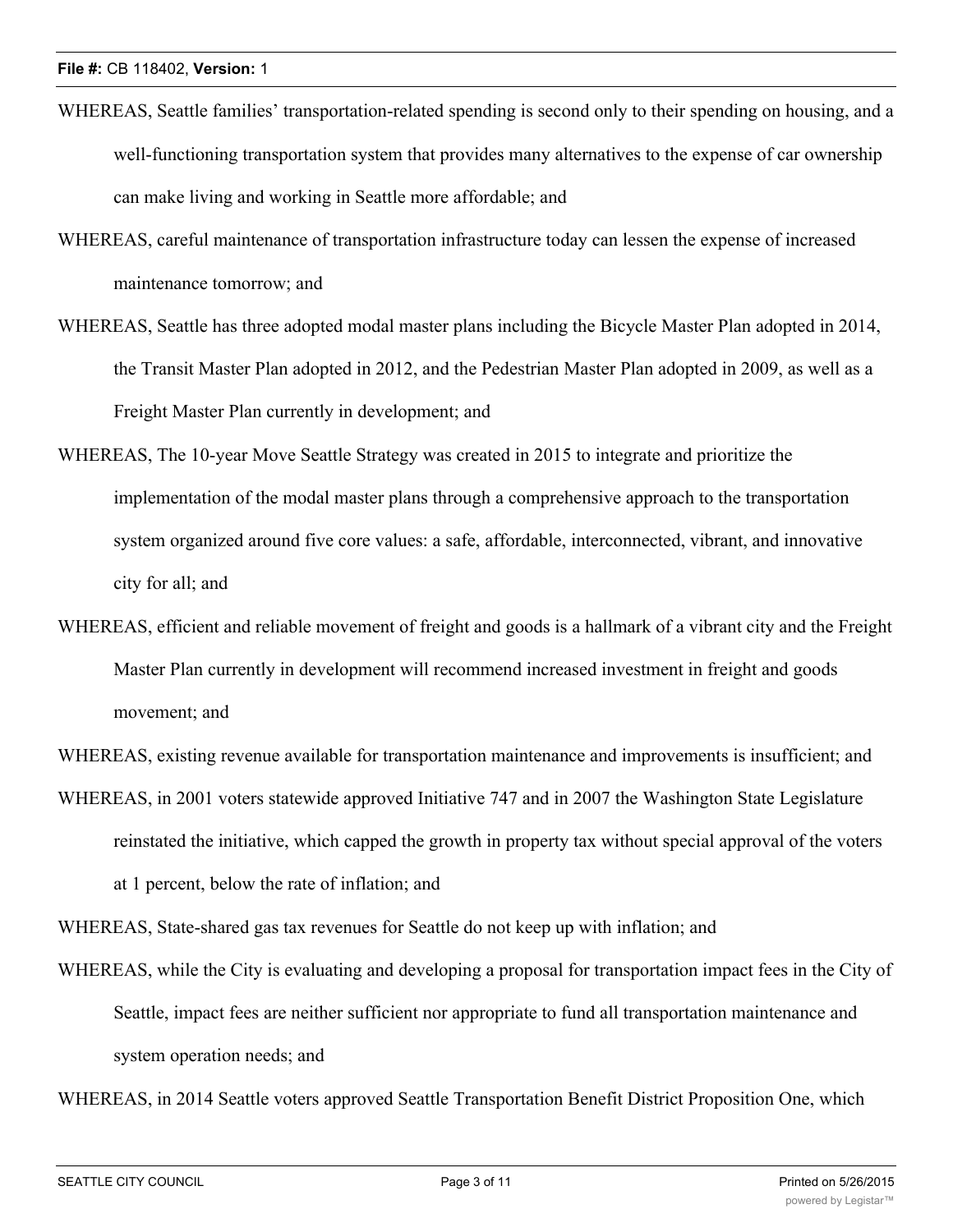will provide an estimated \$50,000,000 annually for additional transit service over six years, and in 2016 voters region-wide may be asked to consider a measure to expand light rail by funding Sound Transit 3, and both of these measures can be complemented and leveraged with additional Seattle investment through a levy; and

- WHEREAS, in 2006 the City developed and City Council adopted Resolution 30915 which specified a 20-year funding plan for transportation and assumed a second property tax levy to follow Bridging the Gap; and
- WHEREAS, on March 18, 2015, the City released a draft transportation levy proposal to replace the Bridging the Gap transportation levy organized around the core Move Seattle principles, and asked for community feedback on the priorities it funded; and
- WHEREAS, three open house meetings, 35 community briefings attended by 750 people, five coffee hour discussions, one webinar, and drop-in sessions at libraries, community centers and farmers markets, along with an online survey, generated over 8,000 comments and 5,300 survey responses on the proposed levy; and

WHEREAS, those comments have been incorporated and used to inform the proposal; and

WHEREAS, spending of future levy dollars will be directed by the City's commitment to social equity and equity in City contracting to advance the mission to promote race and gender equity in contracting as outlined in Executive Order 2014-03, Equity in City Contracting, and Seattle Municipal Code Chapter 20.42, Equality in Contracting; NOW, THEREFORE,

#### **BE IT ORDAINED BY THE CITY OF SEATTLE AS FOLLOWS**:

Section 1. Definitions. As used in this ordinance, the following words when capitalized have the following meanings:

"City" means The City of Seattle.

"Director" means the Director of Finance.

"Levy Proceeds" means that portion of regular property taxes levied and collected as authorized by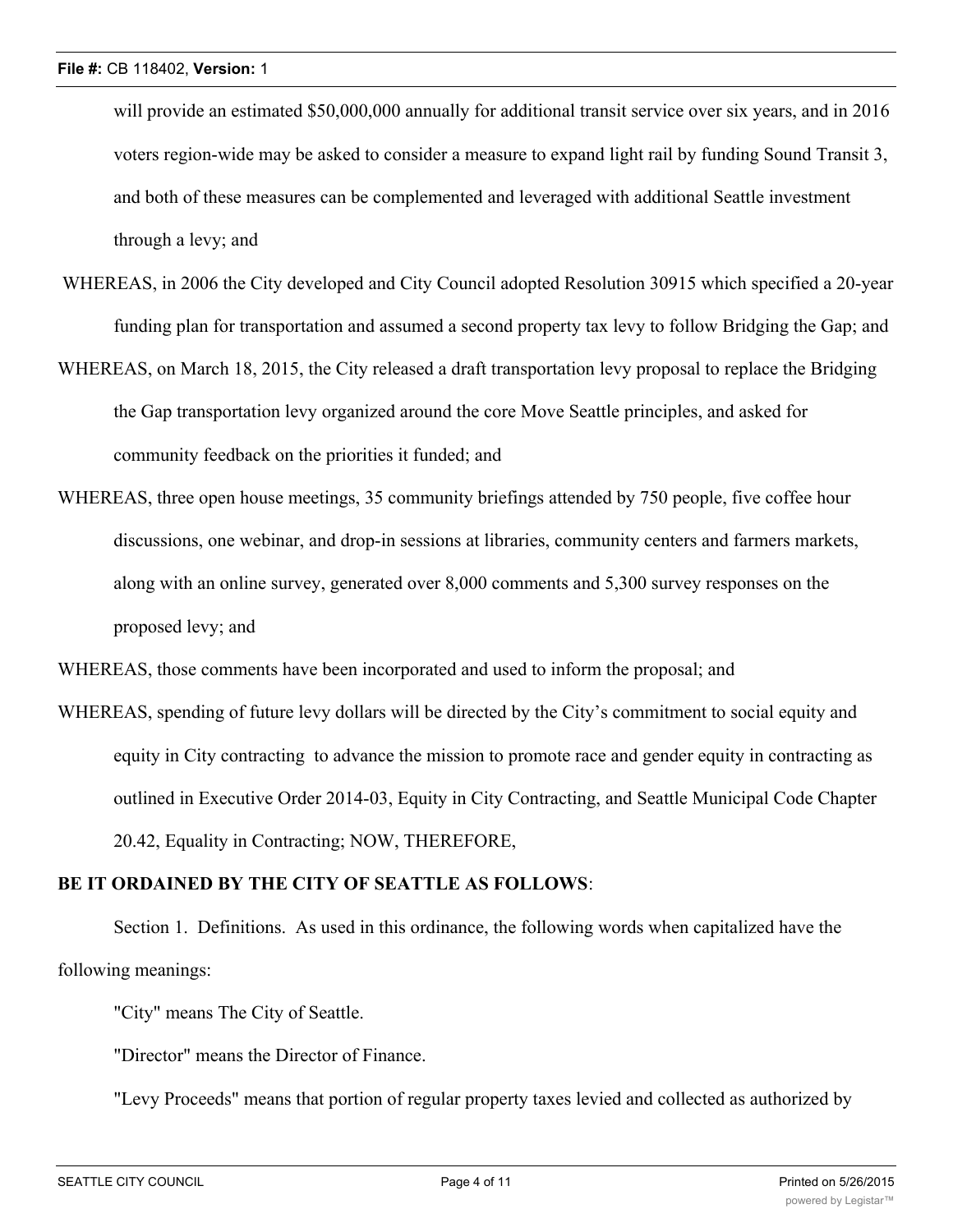#### **File #:** CB 118402, **Version:** 1

voter approval pursuant to this ordinance that are above the growth limit on levies in RCW 84.55.010, and all interest and other earnings thereon, and, if the City issues bonds, notes, interfund loans, or other evidences of indebtedness payable wholly or in part from the additional taxes authorized under this ordinance, as permitted by Section 4 of this ordinance, then Levy Proceeds also includes the proceeds of those bonds, notes, interfund loans, or other evidences of indebtedness.

"Transportation Improvements" means the categories and program areas referred to in Section 6, with such modifications as the City may from time to time authorize by ordinance.

Section 2. Levy of Regular Property Taxes Submittal. The City hereby submits to the qualified electors of the City a proposition as authorized by RCW 84.55.050 to exceed the levy limitation on regular property taxes contained in RCW 84.55.010 for property taxes levied in 2015 through 2023 for collection in 2016 through 2024, respectively, solely for the purpose of raising up to \$930,000,000 in aggregate over a period of up to nine years for transportation purposes. The proposition shall be limited so that the City shall not levy more than \$95,000,000 in the first year, in addition to the maximum amount of regular property taxes it could have levied consistent with RCW Chapter 84.55 in the absence of this ordinance. Pursuant to RCW 84.55.050 (4), the maximum regular property taxes that may be levied in 2024 for collection in 2025 and in later years shall be computed as if the limit on regular property taxes had not been increased under this ordinance.

Section 3. Deposit of Levy Proceeds. All Levy Proceeds shall be placed in and segregated within the Transportation Fund. The Levy Proceeds may be temporarily deposited or invested in such manner as may be lawful for the investment of City money and all investment earnings shall be deposited in the Transportation Fund. The Director of Finance is authorized to create other subfunds or accounts as may be needed to implement the purposes of this ordinance.

Section 4. Bond and Notes. To the extent permitted by applicable law the City may issue bonds, notes, or other evidences of indebtedness payable wholly or in part from the additional taxes authorized under this ordinance, and may pledge and may apply such taxes to the payment of principal of, interest on, and premium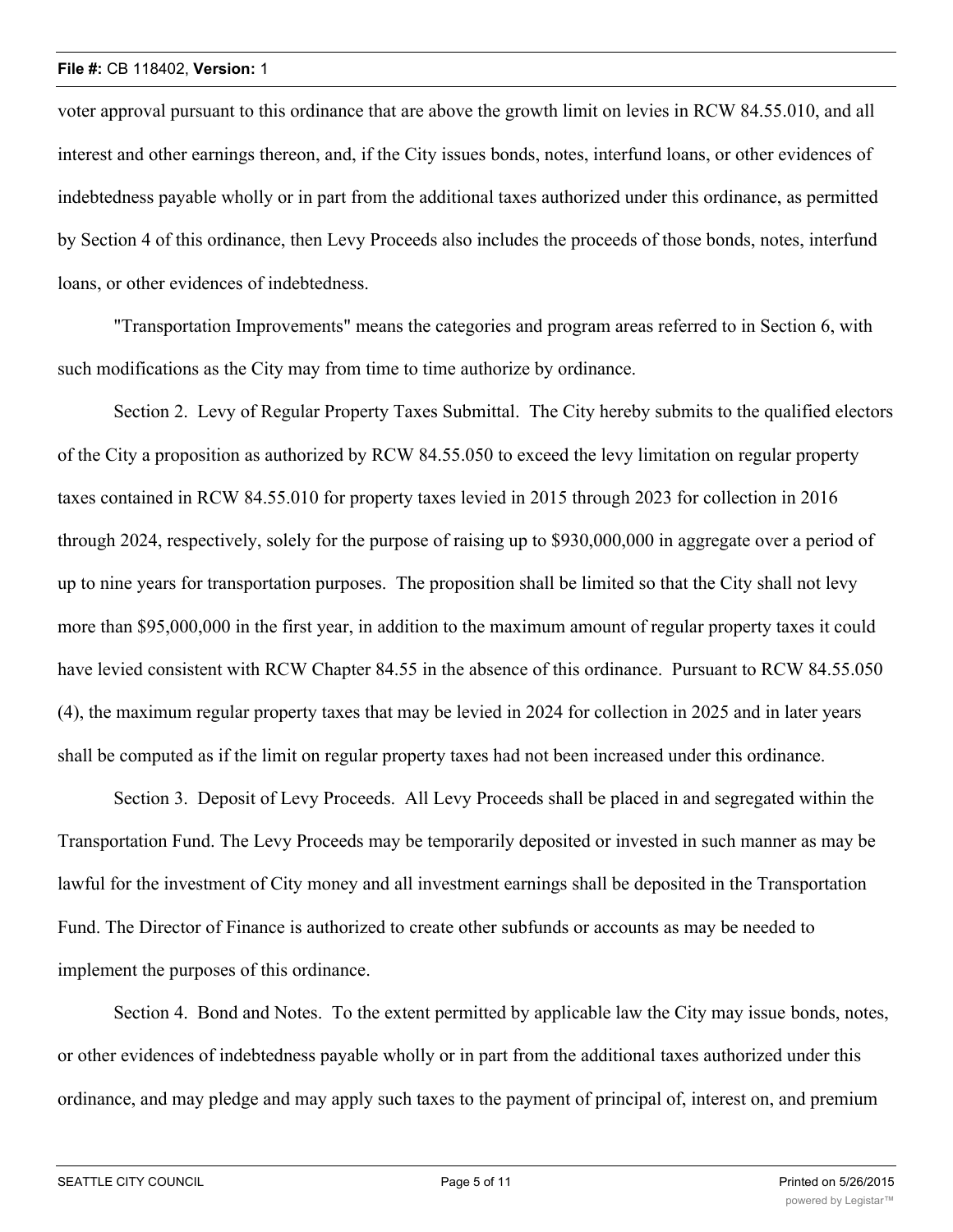(if any) on such bonds, notes, or other evidences of indebtedness and to the payment of costs associated with them.

Section 5. Use of Levy Proceeds. The Levy Proceeds shall be used solely for Transportation

Improvements in accordance with the provisions in Section 6 and in accordance with RCW 84.55.050. If the Council does not appropriate or transfer at least \$40,000,000 in the annual budget for transportation purposes from the general fund; the Council may not levy any taxes authorized by this ordinance, for collection in the following budget year, unless the City Council by a 3/4 vote determines that economic or financial conditions prevent the Council from appropriating the \$40,000,000.

Section 6. Transportation Improvements. Transportation improvements will occur in four categories: safety, interconnectivity, affordability, and vibrancy. The projects and program areas listed under the categories below are representative of the activities that will be undertaken within each.

1. Safety

- a. Bridges & Structures
	- i. Bridge and Structures Maintenance
	- ii. Bridge Seismic Improvements
	- iii. Bridge Replacement
- b. Vision Zero
	- i. Safety Corridors
	- ii. Safe Routes to School
	- iii. Signs and Markings
	- iv. Transportation Operations
- c. Pedestrian and Bicycle Safety
	- i. Sidewalk Repair
	- ii. Protected Bicycle Facilities & Neighborhood Greenways

# 2. Affordability

- a. Street Maintenance
	- i. Arterial Roadway Maintenance
		- ii. Paving Spot Improvements
- 3. Interconnectivity
	- a. Pedestrian and Bicycle Infrastructure Improvements
		- i. Curb Ramps and Crossing Improvements
		- ii. New Sidewalks
	- b. Light Rail Partnership Improvements
	- c. Corridor Mobility Improvements
		- i. Multimodal Improvements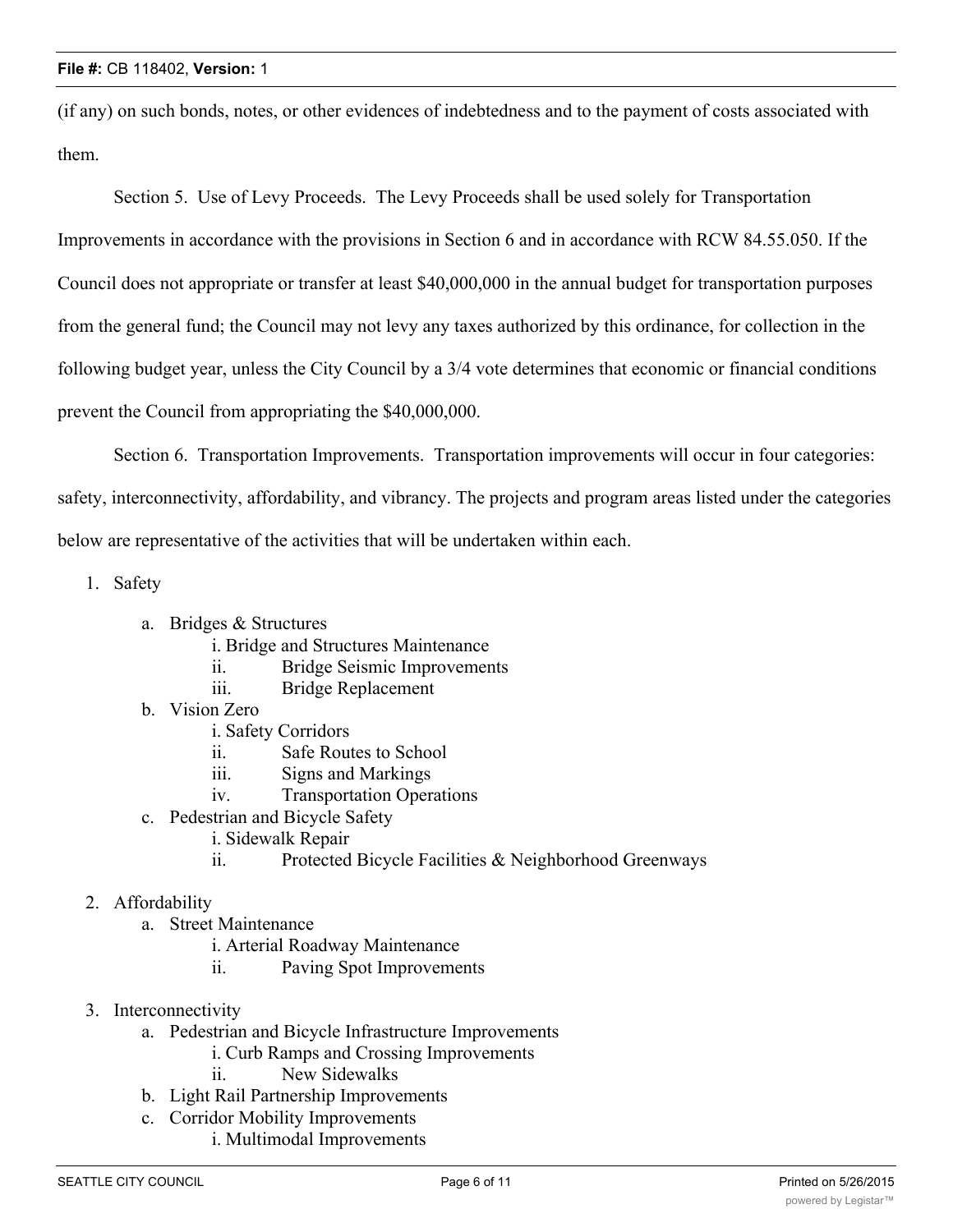- ii. Transit-Speed and Reliability Improvements & Bus Rapid Transit
- iii. Signal Maintenance & Optimization
- iv. Intelligent Transportation Systems (ITS)

#### 4. Vibrancy

- a. Neighborhood Projects
- b. Tree Trimming and Planting
- c. Drainage Partnerships
- d. Freight Mobility Improvements
	- i. Spot Improvements
	- ii. Partnership Improvements Lander Street Overpass
	- iii. Heavy Haul Network E Marginal Way

These program elements are illustrative examples. In the annual City budget or by separate ordinance, the City shall from year-to-year determine the Transportation Improvements and funding allocations that will most effectively achieve the Levy goals and outcomes. Within a budget year the City is authorized to reallocate unexpended and unencumbered funds from one core strategy to another by making operating budget transfers consistent with Seattle Municipal Code 5.08.020.

The City will seek to maximize the potential of the Levy Proceeds by pursuing complementary grant funds, by engaging in partnerships with other agencies, and by identifying improvements in efficiencies and effectiveness.

Section 7. Oversight Committee. Conditioned upon voter approval of the ballot proposition submitted by this ordinance, there is established an Oversight Committee to monitor revenues, expenditures, and program and project implementation, and to advise the City Council, the Mayor and the Seattle Department of Transportation on responding to program and project cost savings or overruns. The Committee will annually review the Seattle Department of Transportation's program and project priorities, spending and revised financial plans. The Oversight Committee may make recommendations to the Mayor and City Council regarding the spending of Levy Proceeds.

The Oversight Committee shall consist of 16 members: a City Council member (the Chair of the City Council's Transportation Committee or its successor committee with responsibility for transportation); the City Budget Director; one representative each chosen by and from among the respective members of the Seattle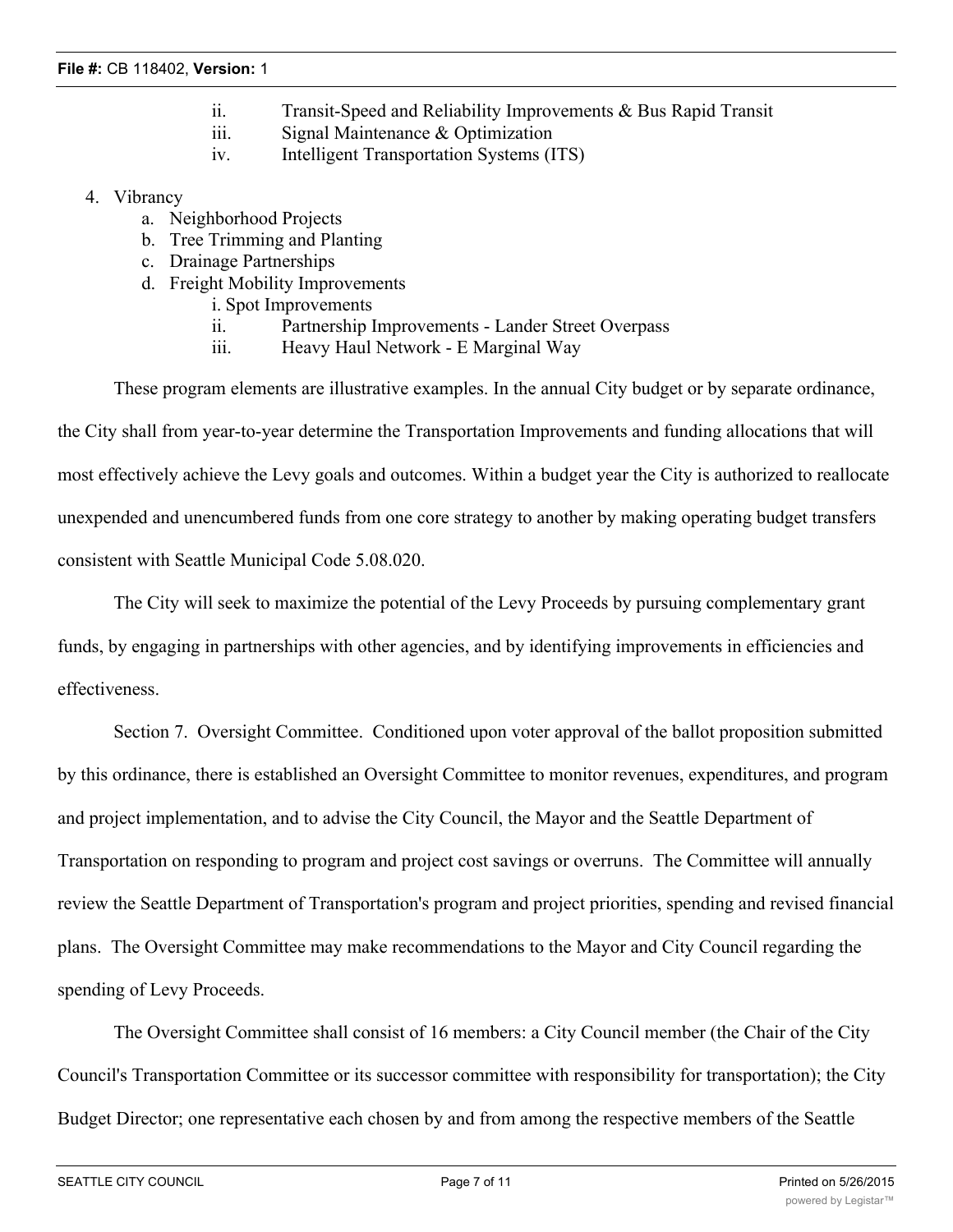Pedestrian Advisory Board, Seattle Bicycle Advisory Board, Seattle Transit Advisory Board, and Seattle Freight Board; five Seattle residents appointed by the City Council; and five Seattle residents appointed by the Mayor.

The initial terms for appointed members shall be four years, except for two two-year terms (one mayoral appointee and one Council appointee) and four three-year terms (two mayoral appointees and two Council appointees). Subsequent terms for all appointed members shall be four years. The terms shall commence on January 1, 2016. Upon the resignation, retirement, death, incapacity or removal of an Oversight Committee member, the authority appointing such member may appoint a replacement for the balance of the term. Late appointments or confirmations shall also be for the balance of a term. All five members appointed by the Mayor shall be subject to confirmation by the City Council.

The Oversight Committee will select a chair and may adopt rules for its own procedures, including quorum requirements and the frequency of meetings. Meetings of the Oversight Committee will be open to the public consistent with the Open Public Meetings Act, RCW Chapter 42.30. The Oversight Committee will publish annual reports to the Mayor, City Council, and people of Seattle. Between January 1 and April 30 of 2024, the Oversight Committee is requested to make a recommendation to the Mayor and City Council regarding the advisability of proposing to the voters of Seattle another levy to authorize additional property taxes for implementation of transportation improvements.

The factors to be considered by the Oversight Committee in making any such recommendations will include, but are not limited to: (a) the City's success in project implementation, including its ability to manage and control project costs; (b) the availability of alternative revenue sources that provide a more direct link between the tax or fee paid and the use of the City's transportation system; and (c) the underlying need for funding to support the uses identified in Section 6. The Mayor and the Council will consider any timely recommendations that may have been made by the Oversight Committee.

The Seattle Department of Transportation shall provide staff and logistical support for the Oversight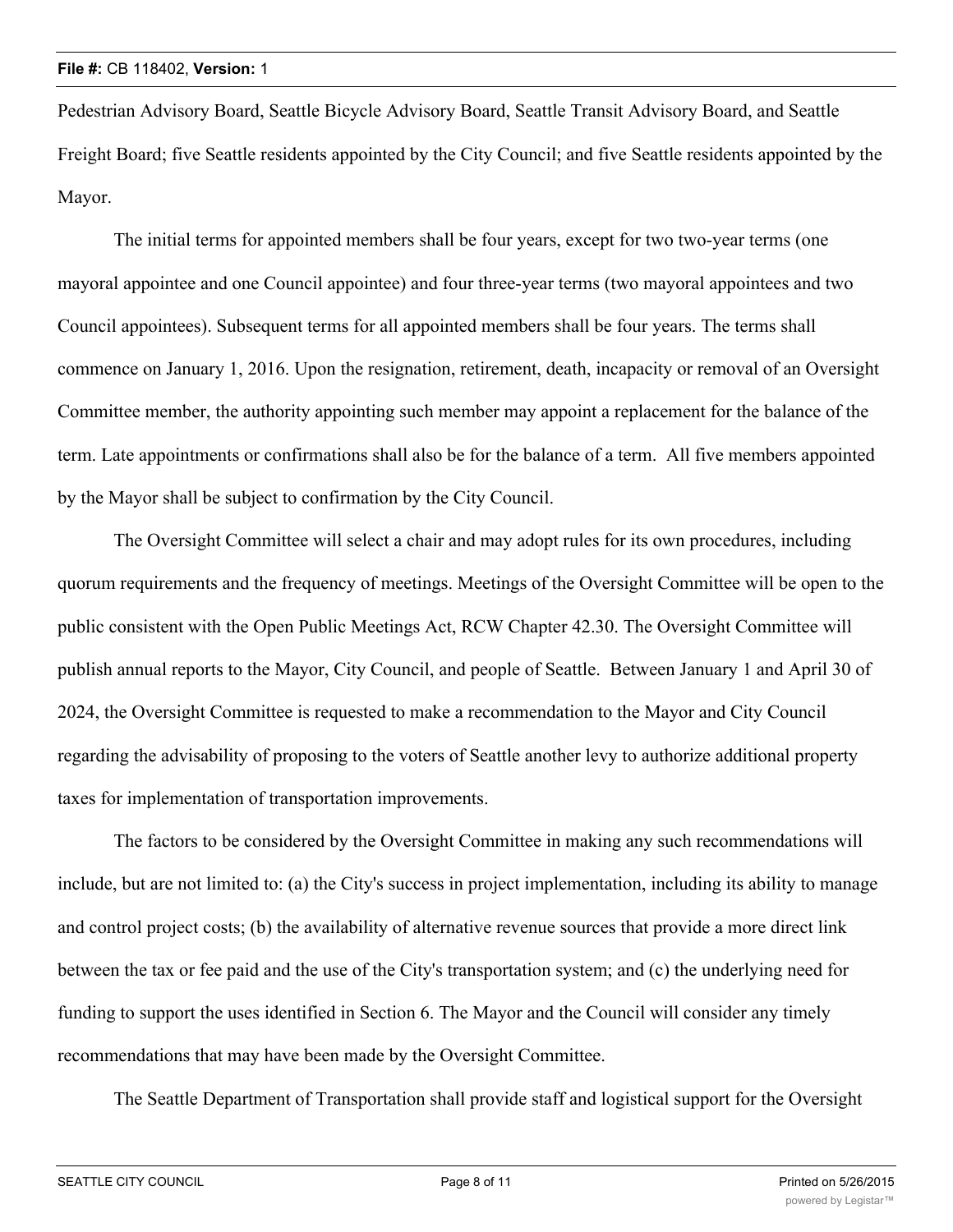Committee. Members shall serve without pay but may be reimbursed for their expenses, including payments for child care while attending meetings. The Oversight Committee shall continue in existence through December 31, 2024, and thereafter if so provided by ordinance.

Section 8. Reporting. The Director of Transportation will prepare and submit to the City Council, the Mayor, and the Oversight Committee an annual progress report on the implementation of improvements funded by the levy. The Director of Transportation will also annually revise and deliver to the City Council, the Mayor and the Oversight Committee a Transportation Improvements financial plan.

Section 9. Election Ballot Title. The City Council directs that the City Clerk file this ordinance with the Director of Elections of King County, Washington, as ex officio supervisor of elections, requesting that the Director of Elections call and conduct a special election in the City in conjunction with the state general election to be held on November 3, 2015, for the purpose of submitting to the qualified electors of the City the proposition set forth in this ordinance.

The City Clerk is directed to certify to the King County Director of Elections the ballot title approved by the City Attorney in accordance with the City Attorney's responsibilities under RCW 29A.36.071 and RCW 29A.72.050. The following ballot title containing a statement of subject and concise description are submitted to the City Attorney for consideration:

# CITY OF SEATTLE

# PROPOSITION NO. 1

The City of Seattle's Proposition 1 concerns replacing funding for citywide transportation maintenance and improvements.

If approved, this proposition would replace an expiring levy and fund bridge seismic upgrades, transit corridor and light rail station access projects, pedestrian and bicycle safety projects, upgraded and synchronized traffic signals, street maintenance and improvements, freight mobility projects, and neighborhood street fund projects.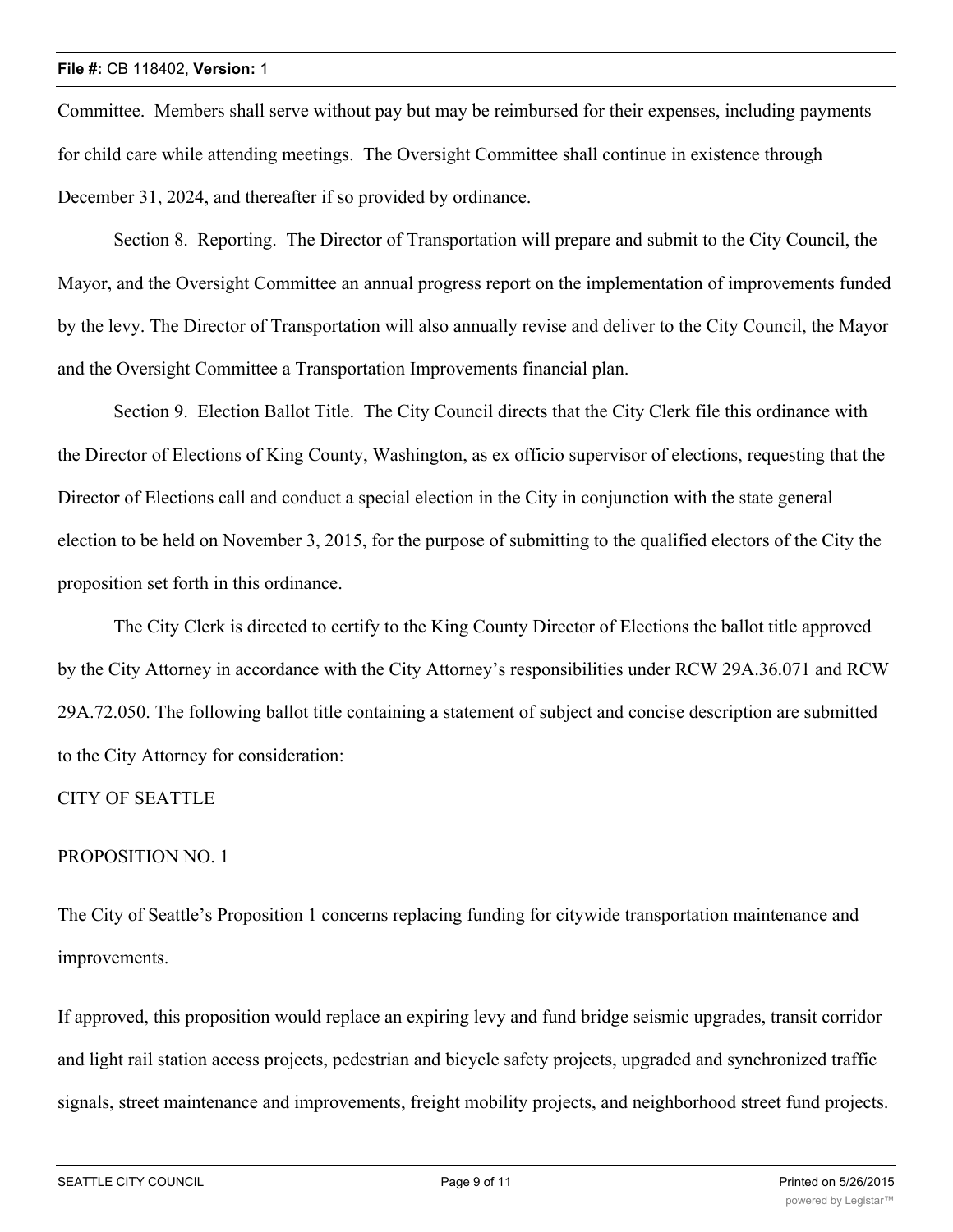#### **File #:** CB 118402, **Version:** 1

It authorizes regular property taxes above RCW 84.55 limits, allowing collection of up to \$95,000,000 in 2016 and up to \$930,000,000 over nine years. The 2016 total regular tax limit would be \$3.60/\$1,000 assessed value, including approximately \$0.62 additional taxes.

Should this levy be approved?

Levy, Yes

Levy, No

Section 10. Section Titles. Section titles are for convenient reference only and do not modify or limit the text of a section.

Section 11. Severability. In the event any one or more of the provisions of this ordinance shall for any reason be held to be invalid, such invalidity shall not affect any other provision of this ordinance or the levy of the additional taxes authorized herein, but this ordinance and the authority to levy those taxes shall be construed and enforced as if such invalid provisions were not contained in this ordinance; and any provision that may for any reason be held invalid shall be deemed to be in effect to the extent permitted by law.

Section 12. Ratification. The City Clerk's certification to the King County Director of Records and Elections of the proposition referred to in Section 9, and any other acts taken after the passage of this ordinance and consistent with its authority, are hereby ratified and confirmed.

Section 13. This ordinance shall take effect and be in force 30 days after its approval by the Mayor, but if not approved and returned by the Mayor within ten days after presentation, it shall take effect as provided by Seattle Municipal Code Section 1.04.020.